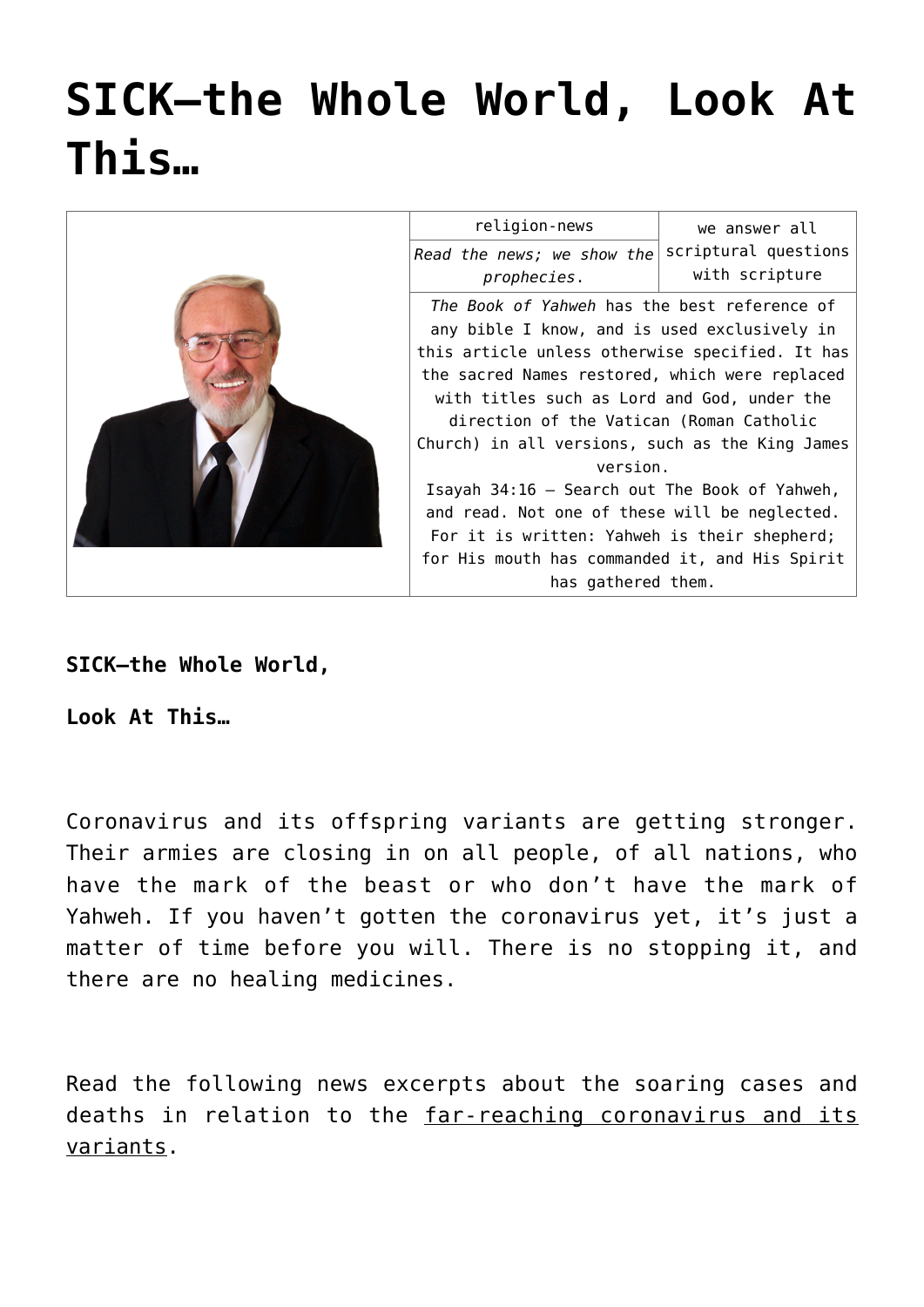**World's highest daily Covid-19 death toll recorded in India after eastern state revises numbers upwards**

10 Jun, 2021 09:31

rt.news

India has recorded the world's highest single-day death toll from Covid-19, registering more than 6,000 deaths on Thursday after Bihar, one of India's poorest states, revised its total fatalities since the start of the pandemic.

Thursday's deaths were the biggest number recorded anywhere in the world since the pandemic began, with the government reporting 6,148 fatalities from the virus.

**US Covid-19 death toll surpasses 600,000 Johns Hopkins University data shows**

15 Jun, 2021 18:26

rt.news

More than 600,000 people have died from Covid-19 in the US – more than any other country – the latest pandemic data compiled by Johns Hopkins University shows on Tuesday.

Also on rt.com: debate has become yet another casualty of Covid-19, we must relearn the ability to argue but then smile and shake hands.

The US Covid-19 death toll is roughly equal to the number of Americans who died from cancer last year, according to data from the American Cancer Society.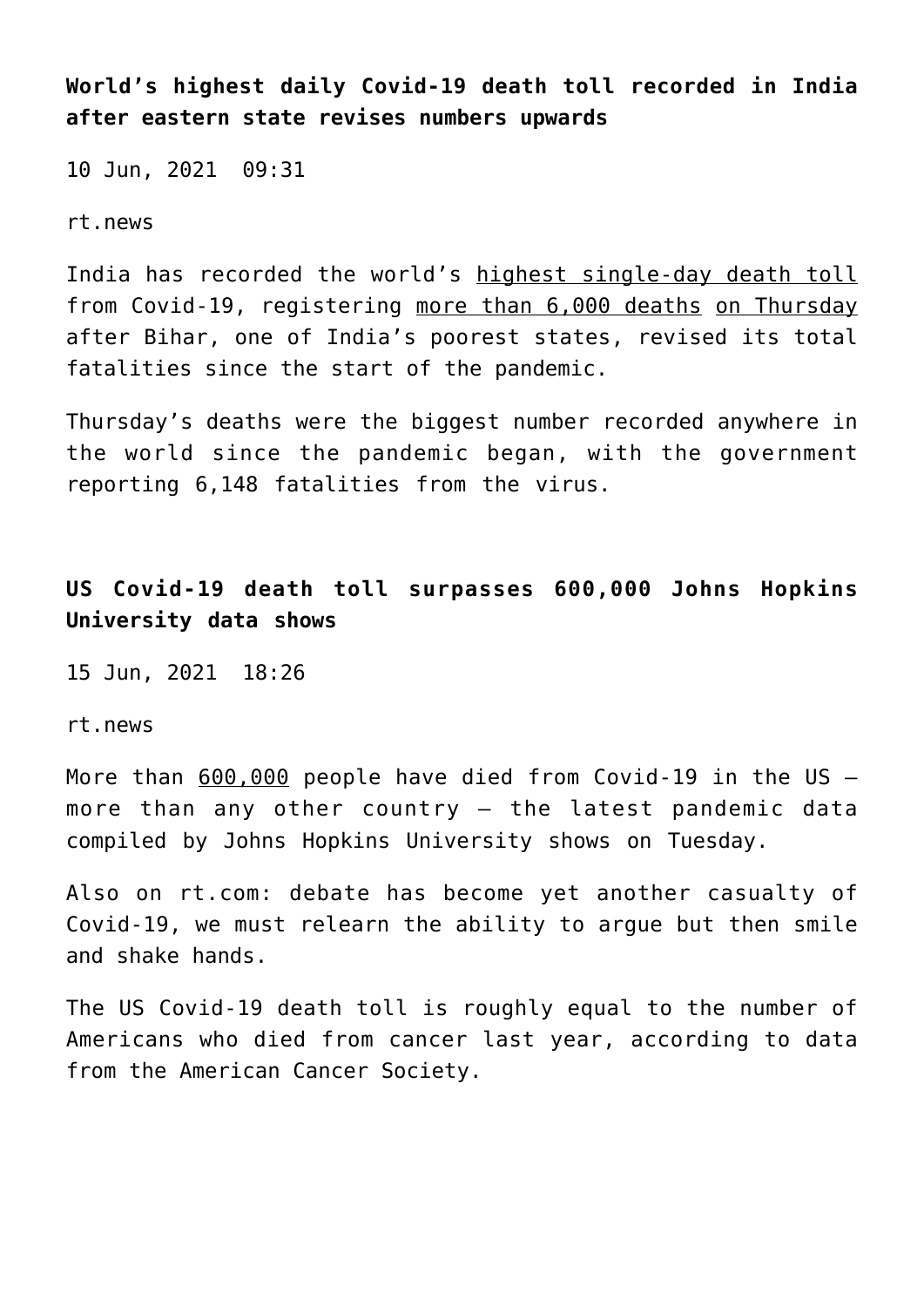**Former White House adviser says dangerous coronavirus variant is 'like Covid on steroids'**

CNN

Thu June 17, 2021

"(The Delta variant) is a more virulent strain," (Andy) Slavitt told CNN. "This is like Covid on steroids. You can be around people for less time and still get exposed."

The Centers for Disease Control and Prevention has labeled the Delta variant a "variant of concern," a designation given to strains of a virus that scientists believe are more transmissible or can cause more severe disease.

The CDC says the variant accounts for about 10% of coronavirus cases in the United States.

# **Hospitals across U.S. are requiring workers to get vaccinated against COVID-19**

June 10, 2021

cbsnews.com

Tens of thousands of medical workers across the U.S. are being told they must get vaccinated against COVID-19 to stay employed.

The scenario is well underway in Texas, where nearly 200 hospital workers have been suspended without pay by Houston Methodist, the first hospital system in the nation to require the shots. Houston Methodist – a medical center and six community hospitals – said nearly 25,000 of its workers were fully immunized against the coronavirus by Monday's deadline.

While Houston Methodist was first to make the move, a slew of other medical institutions are following suit. Health care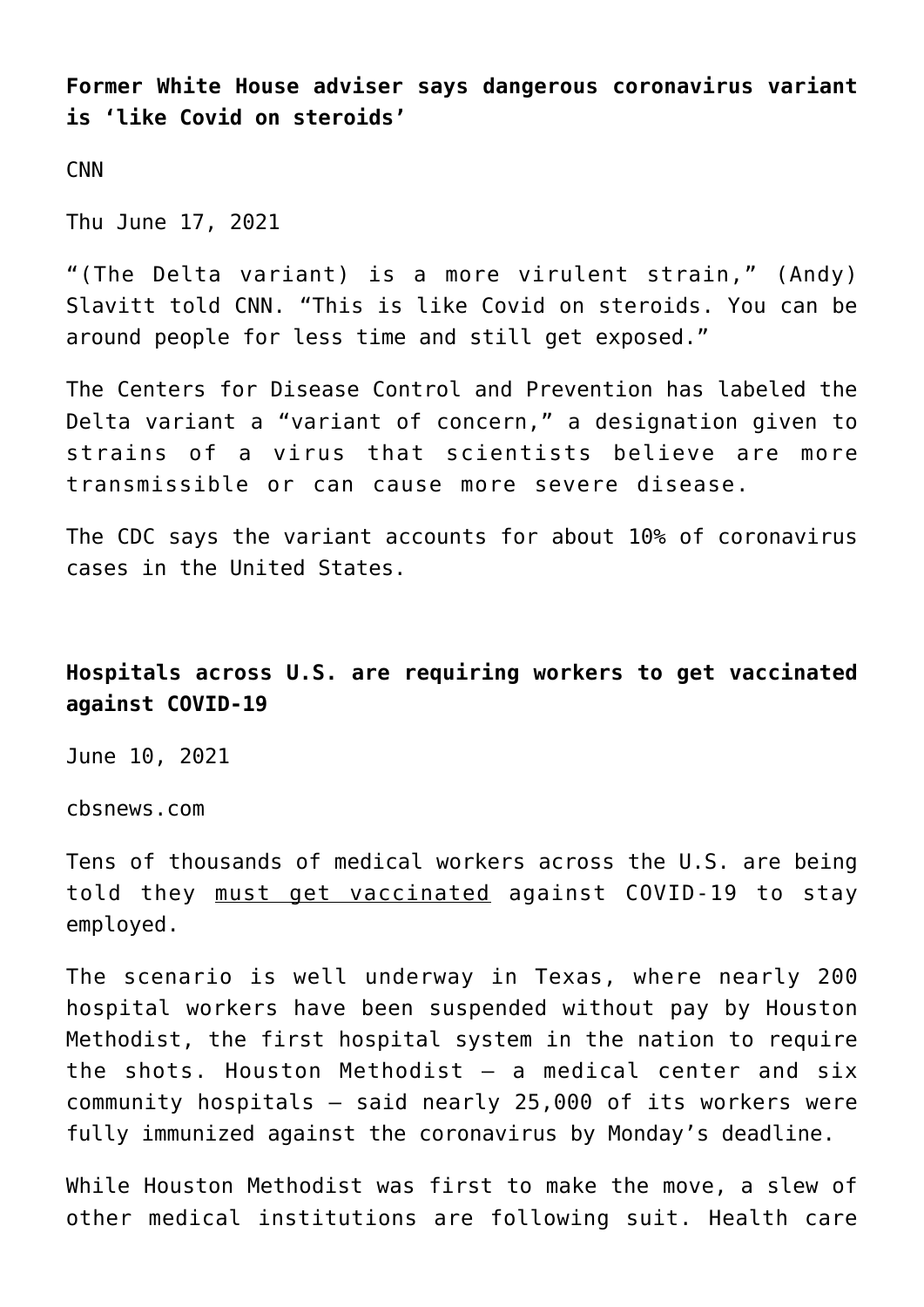workers in Indiana, Maryland, New Jersey and Pennsylvania face looming deadlines to get fully immunized against a virus that's killed nearly 600,000 Americans.

# **More COVID-19 deaths have already been reported in 2021 than in all of 2020**

June 11, 2021

cbsnews.com

More people worldwide have died of COVID-19 so far this year than during all of last year, according to data tallied by Johns Hopkins University. So far, 3.77 million deaths have been reported since the pandemic began – with 1.89 million reported in 2021 exceeding the 1.88 million deaths counted as of December 31, 2020.

While the true toll of the pandemic last year may have been far higher – in part the result of data lags, missed cases, and incomplete reporting – the figure serves as a stark reminder of the raging pandemic that continues to claim millions of lives around the world, even as vaccinations have arrested the worst of the disease's spread in the U.S. To date, a total of nearly 600,000 deaths have been reported in the U.S.

**Indian Covid-19 variant has now infected people in 53 territories, as strain spreads globally – WHO report**

26 May, 2021 09:58

rt.com

**Over 10,000 Americans got Covid-19 despite being full**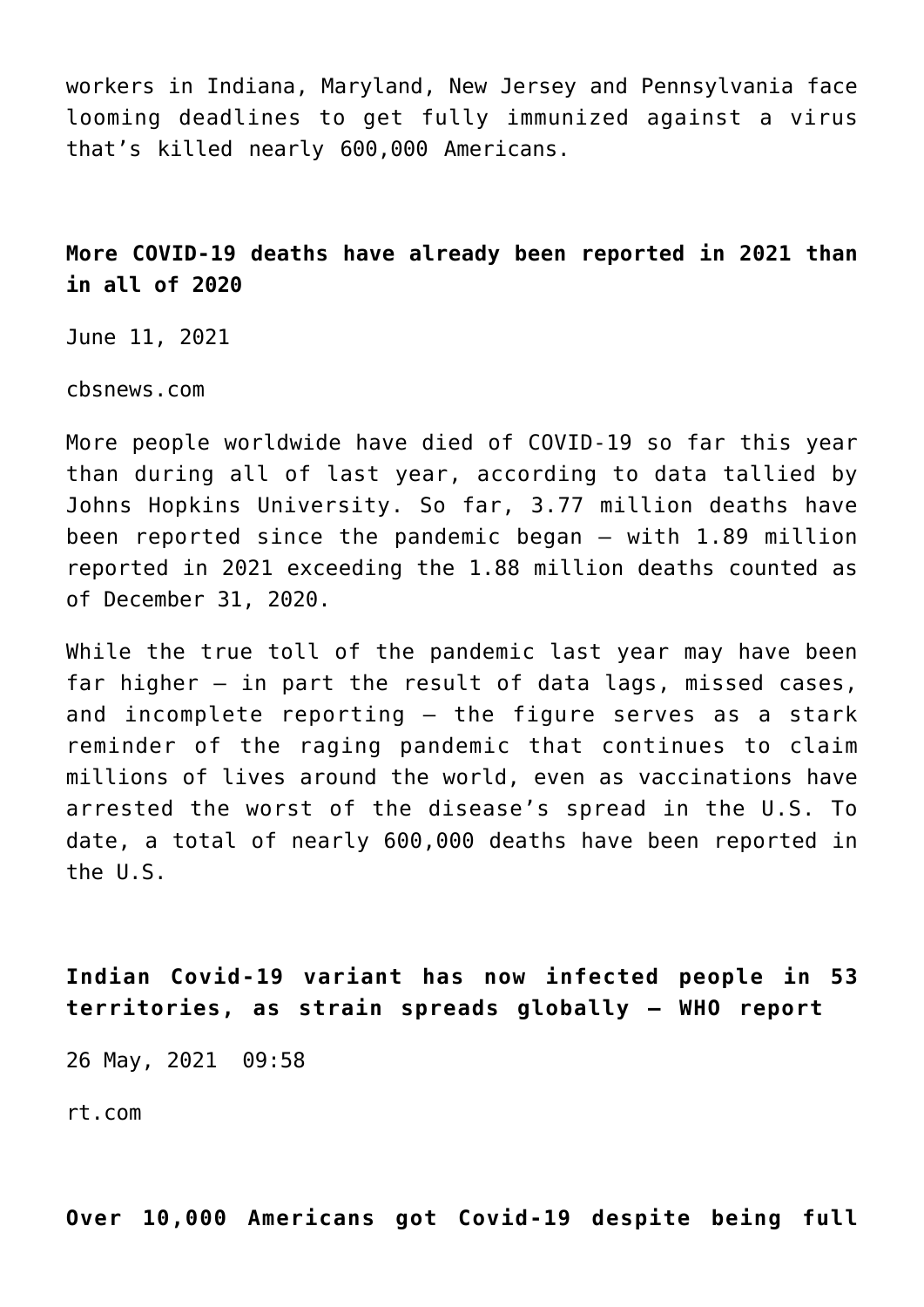**vaccinated, CDC says… and actual count could be way HIGHER**

25 May, 2021

rt.com

Thousands of Americans have caught Covid-19 despite being fully vaccinated, the US Centers for Disease Control and Prevention have said  $-$  but they insist the data suggests such "breakthrough" infections are relatively rare.

**Moscow grapples with record rise in Covid-19 cases, new curfew extended as bosses told they can lay off employees who refuse jab**

18 Jun, 2021

rt.com

**With cases rising, Russian Ministry of Health planning for Covid-19 re-vaccinations, as antibodies wane in early jab recipients**

21 Jun, 2021

rt.com

The Russian Ministry of Health has begun preparing a Covid-19 revaccination program for those whose antibody levels have dropped to insufficient levels, as the country looks to take control over the recent rapid rise in cases.

**The Delta variant appears to have tripled to 31% of all US coronavirus cases in just 11 days. It's more dangerous than other variants and could imperil the country's recovery.**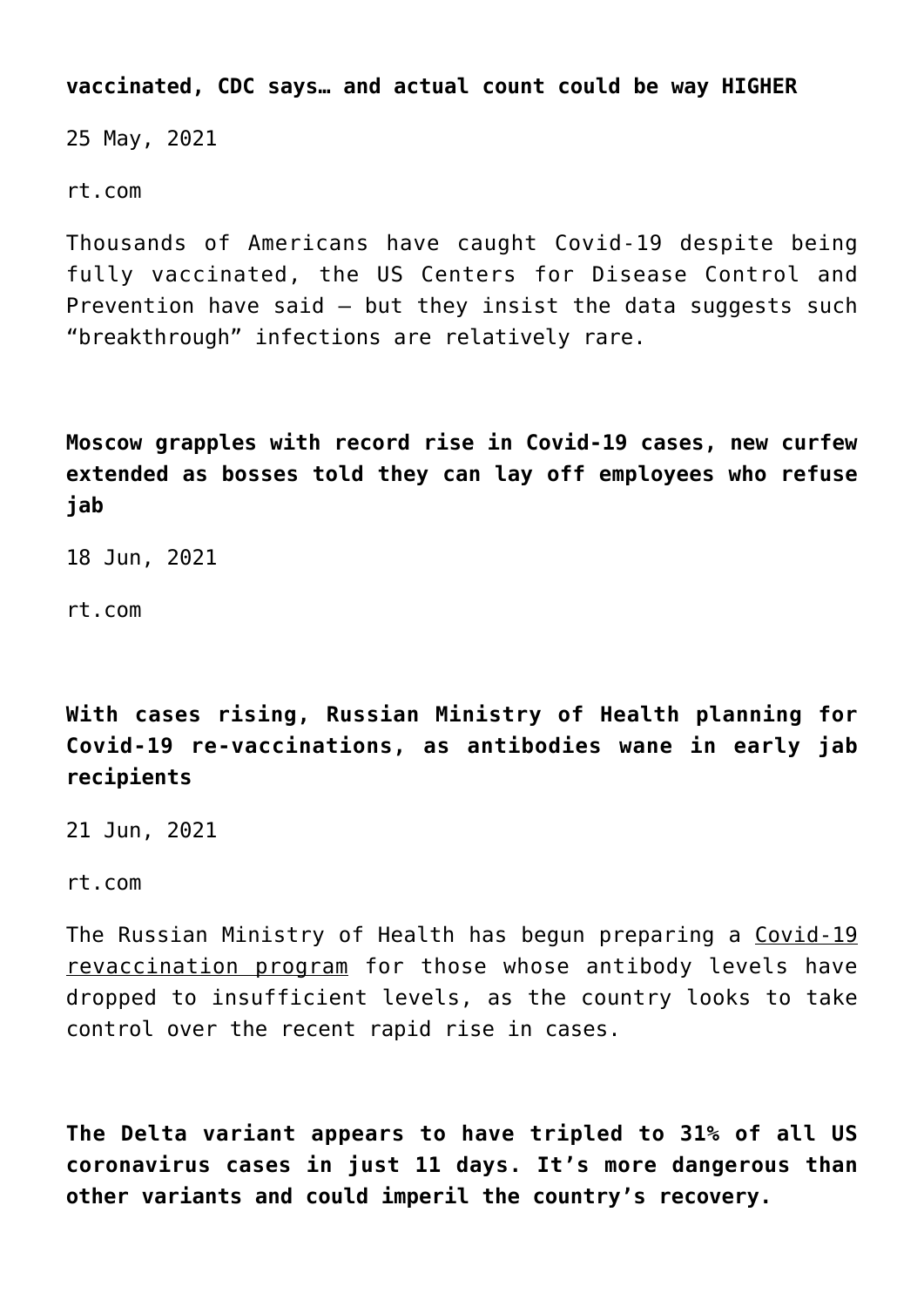June 21, 2021

- The Financial Times estimates the Delta variant made up a third of US COVID-19 cases Wednesday.
- That would mean the coronavirus variant's share of infections tripled in just 11 days.
- The CDC warned last week that the Delta variant could soon become dominant in the US.

As of Wednesday, the Delta coronavirus variant may have been responsible for 31% of all coronavirus cases in the US, according to an estimate by the Financial Times.

The Financial Times estimate, based on available sequencing data, would mean the share of Delta-variant infections in the US tripled in just 11 days.

Dr. Rochelle Walensky, the director of the CDC, warned last week that the Delta variant could soon become dominant in the  $\overline{115}$ .

And on Sunday, the former Food and Drug Administration chief Scott Gottlieb warned that the Delta variant could led to a surge of cases in the fall even if 75% of eligible Americans were vaccinated by then.

The variant, which was first identified in India and is also called B.1617.2, appears to be 60% more transmissible than the variant that is now still dominant in the US, the Alpha variant.

So, why are covid-19 and all of its variants not going away? Because there are about 6 billion people in the world today, in this generation, that have the mark of the beast, and the first of the seven last plagues has only covered a few million.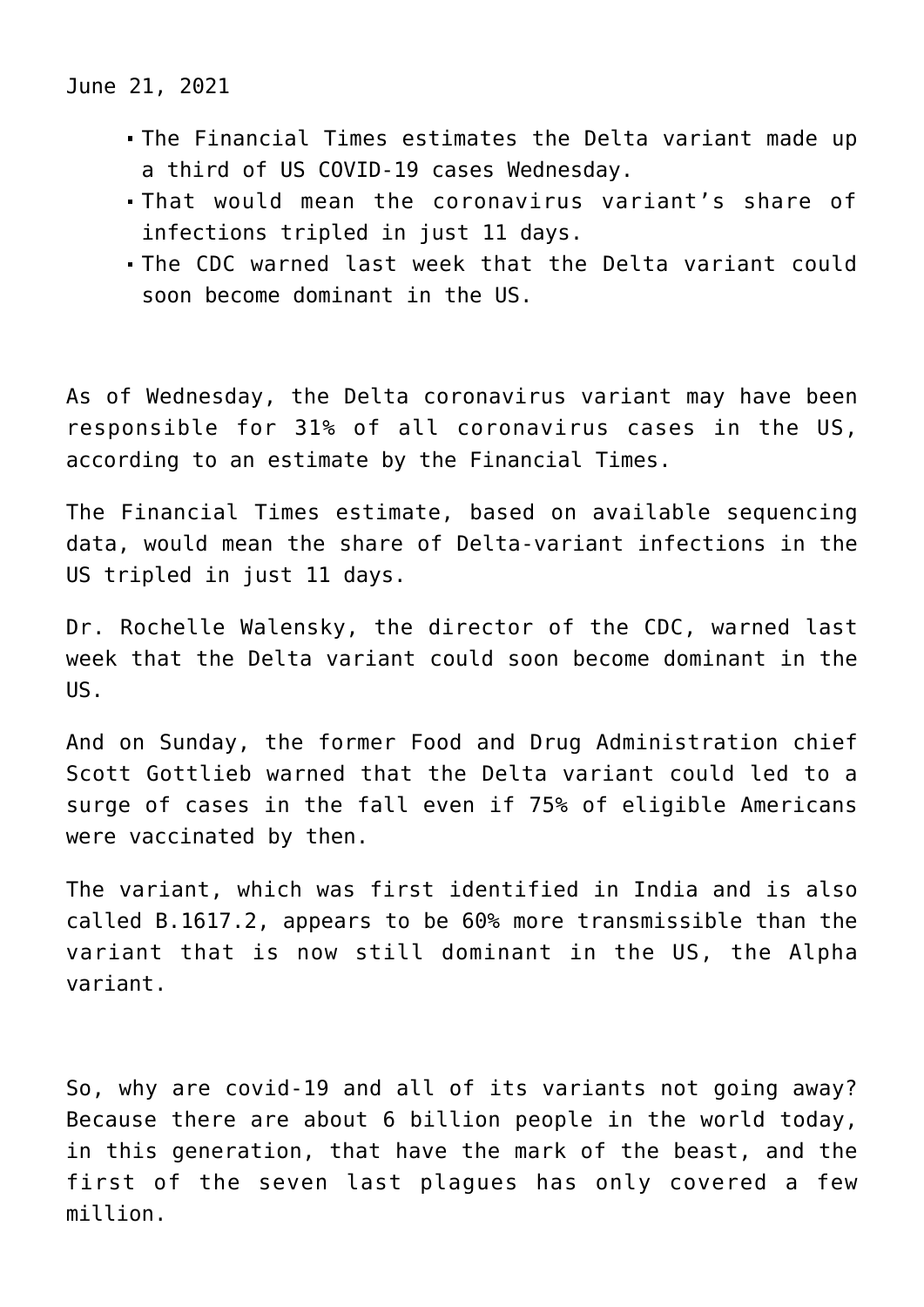A much larger problem than that is the fact that 4,199 religions in this Generation are ashamed or afraid to tell you what the mark of the beast really is. They know they have it; many do, and are afraid to tell. We have two volumes of the books called *The Mark of the Beast*, that reveal the religions' secrets.

## **Revelation 16:2**

And the first went, and poured out his bowl upon the earth; and there came a noisome and grievous sore upon the men who had the mark of the beast, and *upon* those who worshiped his likeness.

The first of the seven last plagues is being poured out globally on all who have the mark of the beast.

# **Revelation 9:4**

And it was commanded them that they should not hurt the grass of the earth, neither any green thing, nor any tree—but only those men who do not have the mark of Yahweh in their foreheads.

Yahweh's prophecies show that it will continue to be poured out until the other six plagues are finished.

There are seven last plagues prophesied. The first is the coronavirus. Six more will accompany and follow the coronavirus. The sixth and seventh plagues come with a great nuclear burning, as shown in many prophecies from **Genesis** through **Revelation**.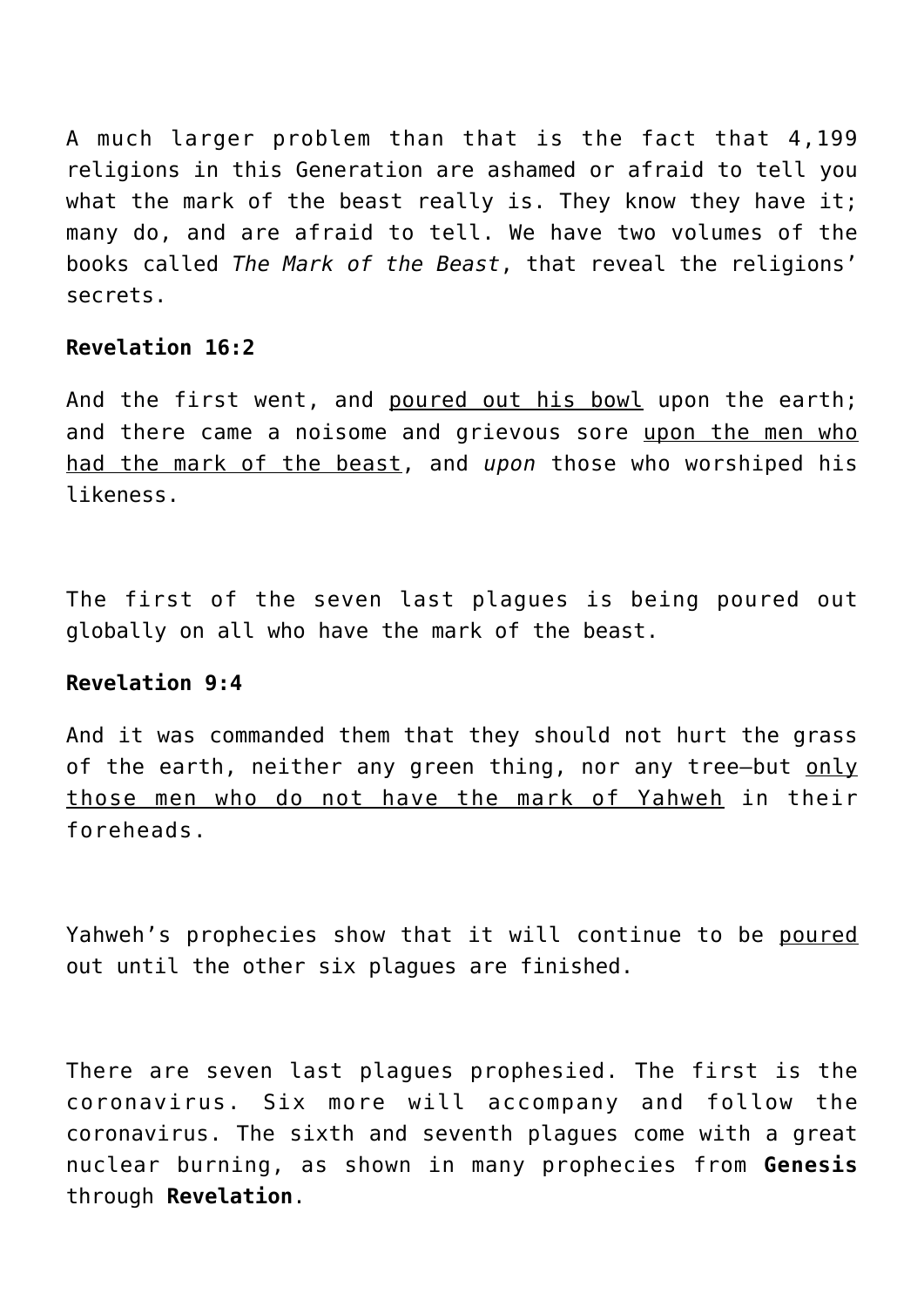Read the prophecy:

#### **Revelation 9:1-7, 10-12**

1 And the fifth malak sounded, and I saw a star fall from heaven unto the earth; and to him was given the key of the bottomless pit.

2 And he opened the bottomless pit; and there arose a smoke out of the pit as the smoke of a great furnace. And the sun and the air were darkened because of the smoke of the pit.

3 And there came out of the smoke locusts upon the earth; and to them was given power, as the scorpions of the earth have power.

4 And it was commanded them that they should not hurt the grass of the earth, neither any green thing, nor any tree—but only those men who do not have the mark of Yahweh in their foreheads.

5 And it was granted to them that they should not kill them, but that they should be tormented five moons; *months;* and their torment *was* like the torment of a scorpion when it strikes a man.

6 And in those days men will seek death, and will not find it; and will long to die, but death will flee from them.

7 And the shapes of the locusts were similar to horses prepared for battle; and on their heads *were,* as it were, crowns like gold; and their faces *were* like the faces of men;

10 And they had tails similar to scorpions, and there were stings in their tails; and their power *was* to hurt men five moons; *months.*

11 And they had a king over them: the angel of the bottomless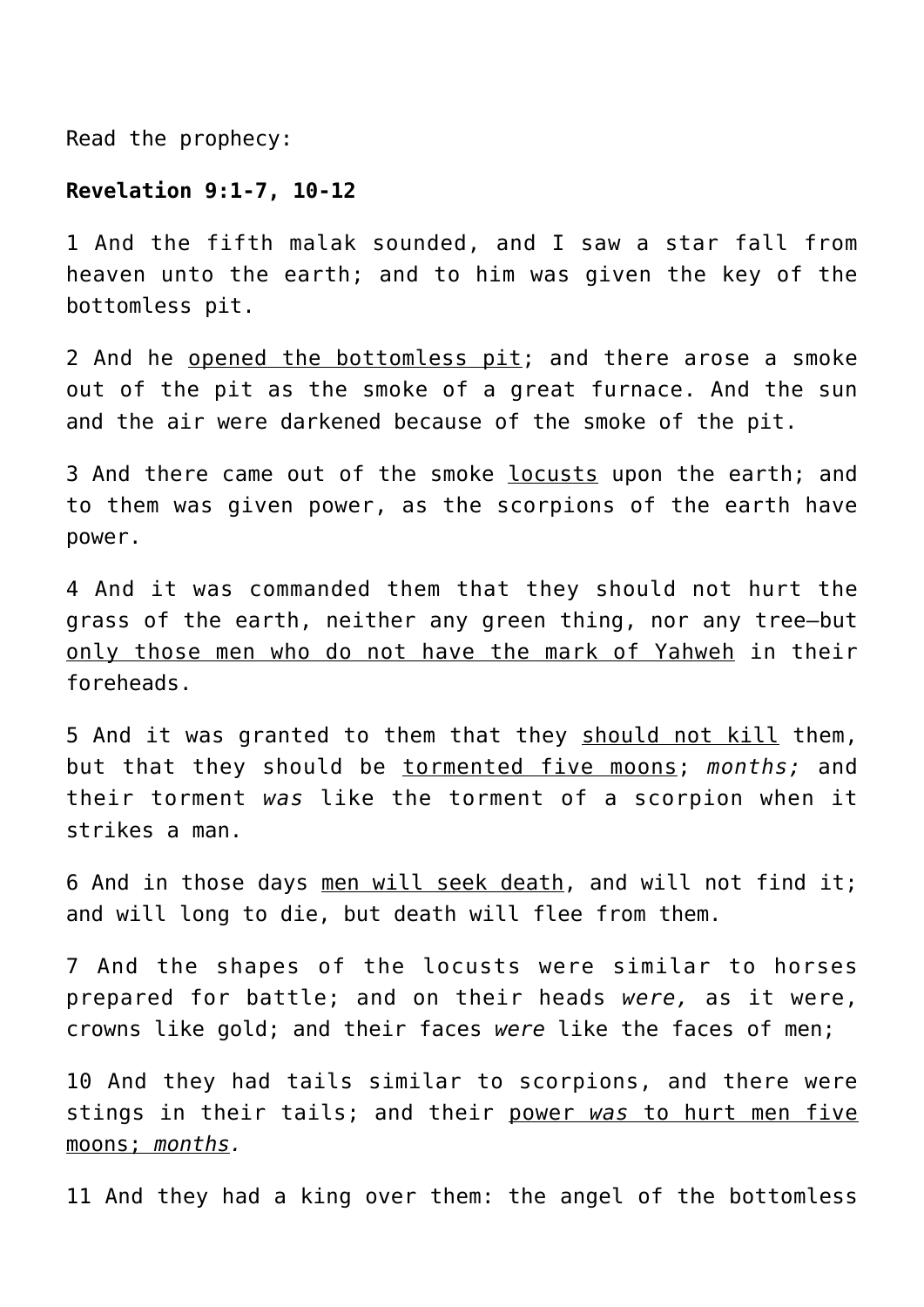pit, whose name in the Hebrew language *is* Abaddon; *destruction,* but in the Greek language he has the name Apollyon; *destroyer.*

12 The first woe is poured out and spreads continually; *and* behold, there come two more woes after this, *but* the word of Yahweh proclaims *that* the messenger *of* Yahweh will lead and guide the servants of Yahweh, the righteous, to live through *them.*

Notice in **verse 3** the name covid-19 is given—locusts, and compare with **verse 11**—destruction and destroyer.

Compare:

## **Daniyl 9:27**

And he will confirm a covenant with many for one week; *seven years,* and in the midst of the week, he will cause the sacrifice and the oblation to cease; instead, he will cause the prevalence of the Lord of heaven, and even more destruction, until the end; when the judgment is made that destruction be poured upon the desolator.

Notice, Daniyl places the time period of the coronavirus—the first of the last seven plagues-in the last half of the seven year period of the peace plan confirmed with Rabin in 1993. It's also the time period spoken of by Yahweh's two witnesses in **Revelation 11**.

See:

**Revelation 11:1-4**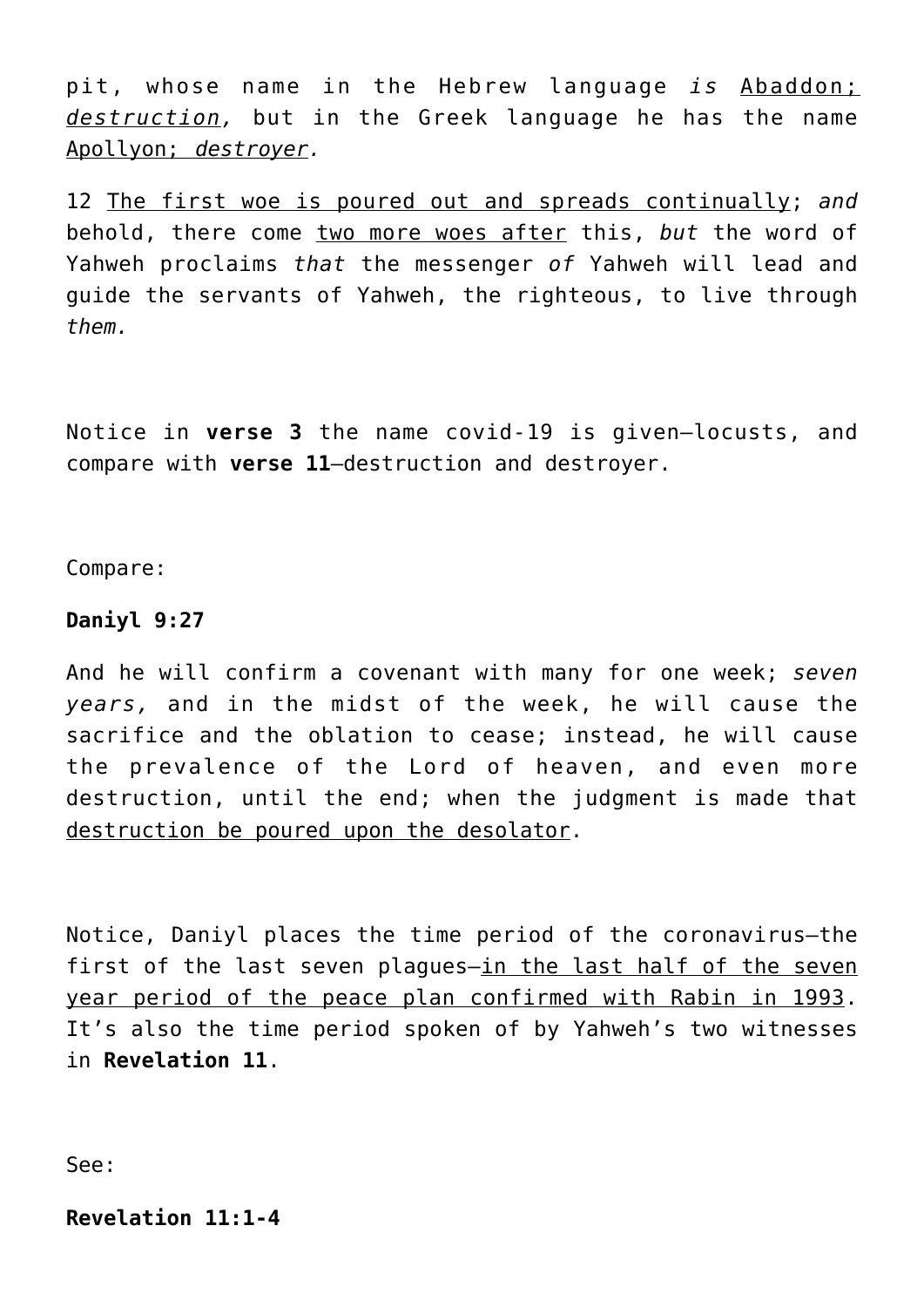1 And there was given me a reed like a measuring rod. And the malak stood, saying: Rise, and measure the temple of Yahweh, and the altar, and its confines;

2 But the court which is outside the temple leave out, and measure it not; for it is given to the nations. And the holy city they will tread under foot three and one-half years.

3 And I will give to My two witnesses to perform their prophetic offices, and they will foretell events about the one thousand two hundred and sixty days, those cast about with darkness.

4 These are the two olive trees, and the two lamps *of the seven lamp lampstand,* ministering for the Father in the earth.

Read now from the *Amplified Bible,* which shows the 3½ years of the seven year peace plan.

# **Revelation 11:3**

And I will grant the power of prophecy to My two witnesses for 1,260 days (42 months; three and one-half years), dressed in sackcloth.

Remember, the seven year peace plan was stopped in the midst of the seven years by Benyamin Netanyahu when he was in office in the nation of Israel. Prime Minister Netanyahu declared the seven year peace plan to be detrimental to Israel if it continued, so he stopped it in its midst.

#### **Daniyl 9:27**

And he will confirm a covenant with many for one week; *seven years,* and in the midst of the week, he will cause the sacrifice and the oblation to cease…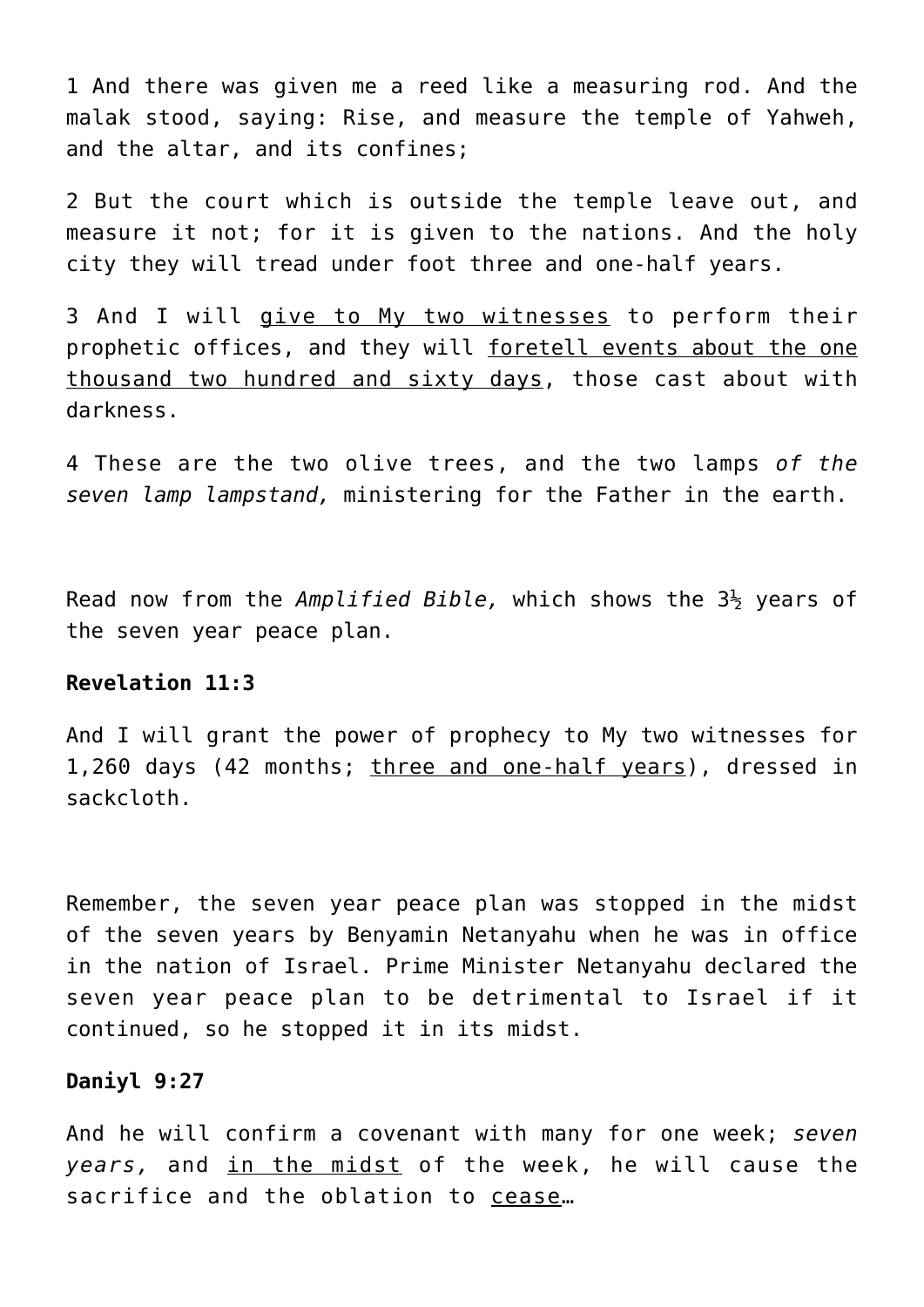The midst of seven years is  $3\frac{1}{2}$  years.

The last  $3\frac{1}{2}$  years of the seven year peace plan went into effect 6/7/2019, six months after former President Donald Trump last signed the Jerusalem Embassy Act waiver on 12/7/2018.

The seven year peace plan that was stopped in the midst, still had  $3\frac{1}{2}$  years contracted in fulfilling all that was agreed to and confirmed. The Jerusalem Embassy Act bill was introduced to congress by former Senator Bob Dole on 10/3/1995 and became a public law on 11/8/1995 without former President Bill Clinton's signature.

## **Jerusalem Embassy Act**

wikipedia.com

The Act recognized Jerusalem as the capital of the State of Israel and called for Jerusalem to remain an undivided city. Its purpose was to set aside funds for the relocation of the Embassy of the United States in Israel from its location in Tel Aviv to Jerusalem, by May 31, 1999.

Despite passage, the law allowed the President to invoke a six-month waiver of the application of the law, and reissue the waiver every six months on "national security" grounds. The waiver was repeatedly renewed by Presidents Clinton, Bush, and Obama. President Donald Trump signed a waiver in June 2017.

On December 6, 2017, Trump recognized Jerusalem as Israel's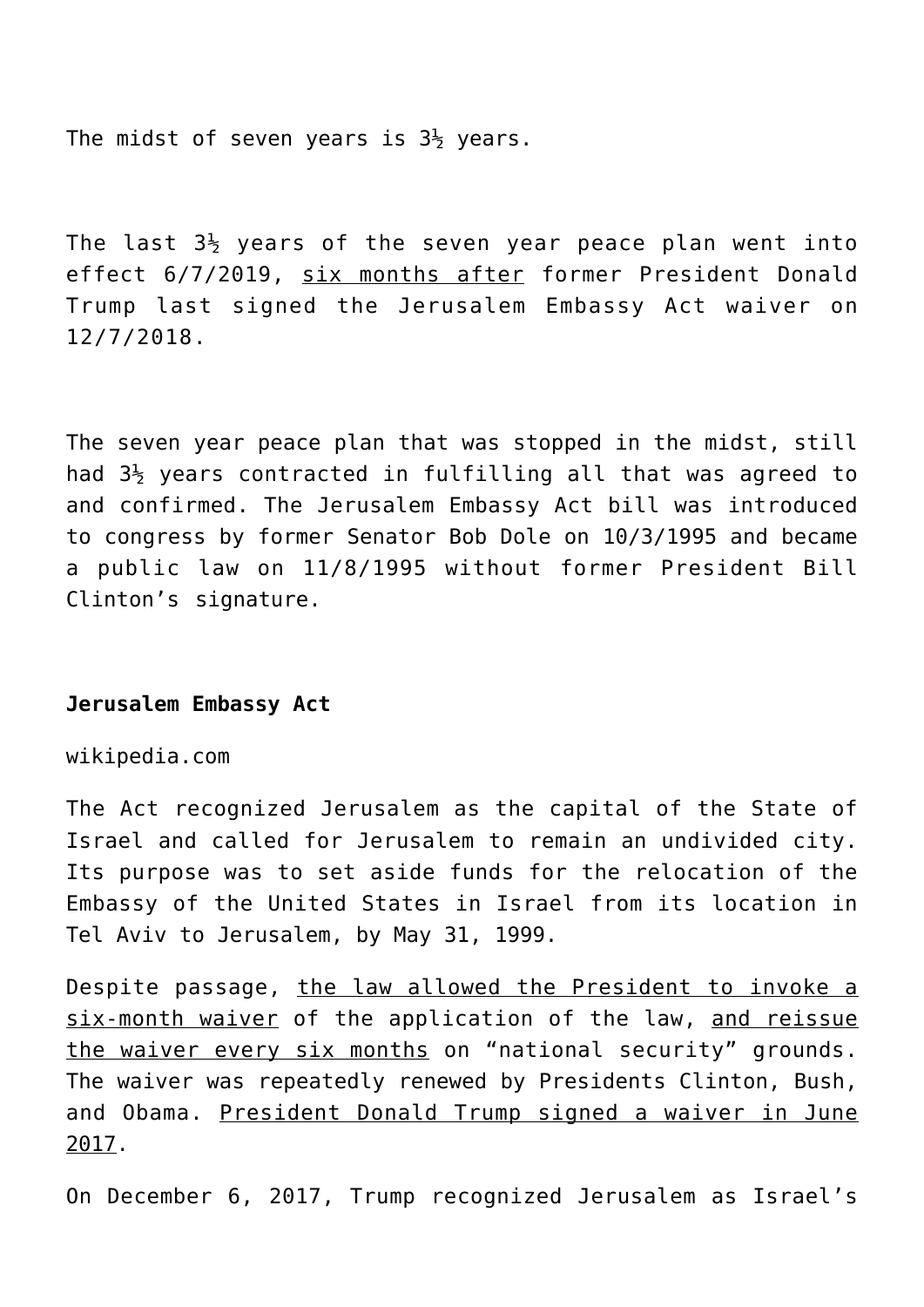capital, and ordered the planning of the relocation of the embassy. However, following the announcement, Trump signed an embassy waiver again, delaying the move, as mandated by the Act, by at least six months.

On February 23, 2018, President Trump announced that the US Embassy in Israel would reopen at the Arnona consular services site of the then US Consulate-General in Jerusalem. The United States Embassy officially relocated to Jerusalem on May 14, 2018, to coincide with the  $70<sup>th</sup>$  anniversary of the Israeli Declaration of Independence.

The terms of the Jerusalem Embassy Act were met when former President Donald Trump formally recognized Jerusalem as Israel's capital, 12/6/2017, and moved the US embassy from Tel Aviv to Jerusalem, 5/14/2018.

# **U.S. ends waivers of Jerusalem Embassy Act after terms fulfilled**

President Trump in December 2017 recognized as Israel's capital and in May 2018 followed through on his campaign promise to move the embassy from Tel Aviv to Jerusalem.

By Tovah Lazaroff

May 9, 2019 18:43

jpost.com

No more waivers will be granted to the 1995 Jerusalem Embassy Act, because its terms have been fulfilled and the process of relocating the US Embassy from Tel Aviv to Israel's capital has been completed, the US announced on Wednesday.

"I am pleased to report that I have provided my determination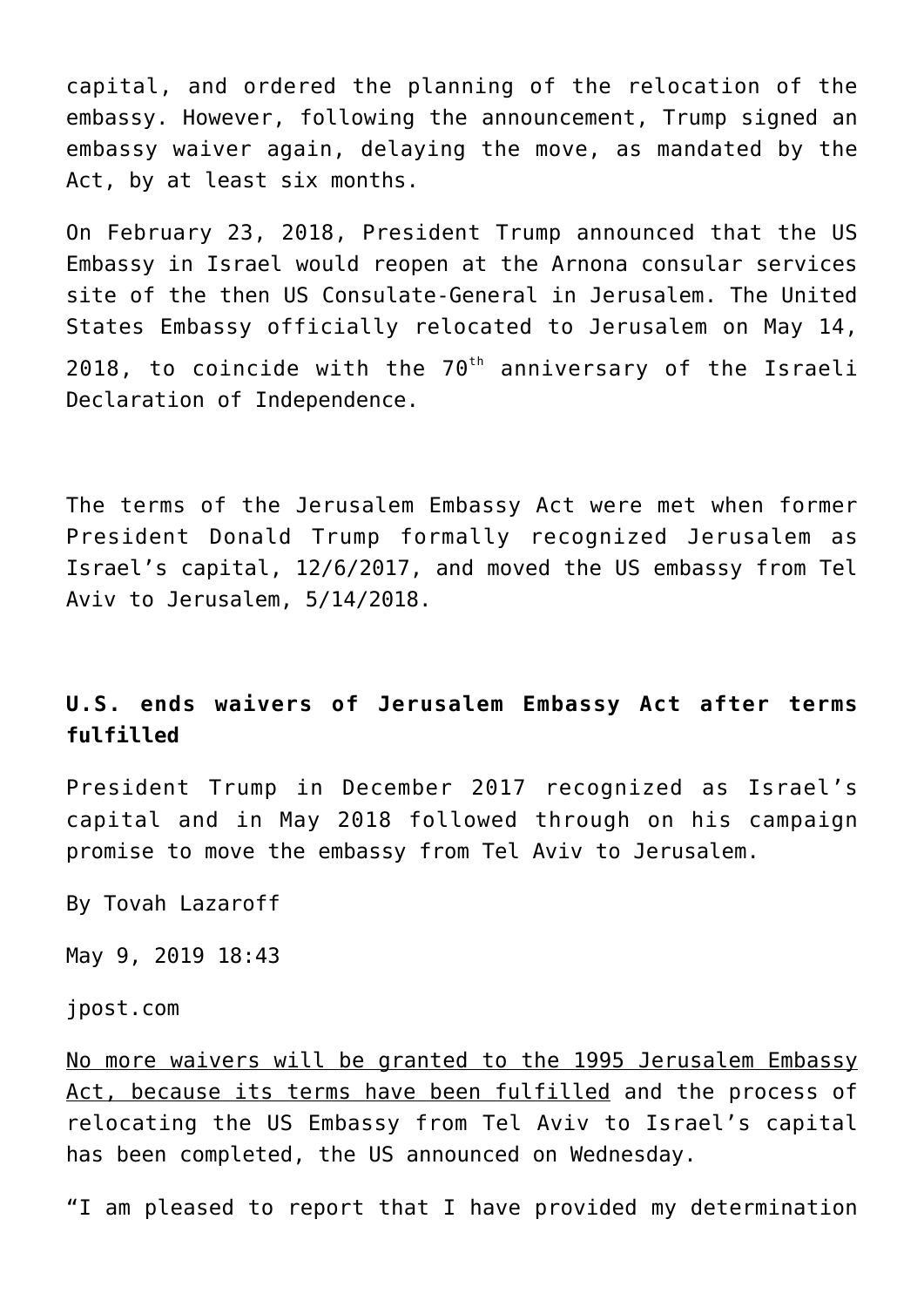to Congress that the relevant elements of the Jerusalem Embassy Act of 1995 have been addressed. Accordingly, no further presidential waiver of the funding restriction under the act is necessary," US Secretary of State Mike Pompeo said on Wednesday.

Yahweh trained, educated, and assigned His two witnesses for the purpose of foretelling the world about the seven year plan that would stop in the midst; thereby, giving us two  $3\frac{1}{2}$  year periods. The last  $3\frac{1}{2}$  year period (1260 days) was given to Yahweh's two witnesses to foretell. This last 3½ years will end with the greatest destruction ever in history.

The prophecies in **Revelation 11:1-4**, concerning the two witnesses, actually started in the beginning with the prophesied plan of Yahweh. Yet, most scholars know little about the prophecies of the two witnesses, except for **Revelation 11**.

The two witnesses are prophesied to bring in everlasting righteousness.

## **Daniyl 9:24**

Seventy weeks are determined upon your people, and upon your holy city, to finish transgression, to make an end of sins, to make reconciliation for iniquity, to bring in everlasting righteousness, to seal up the vision and prophecy, and to anoint the most righteous of the righteous people.

**I Will Give To**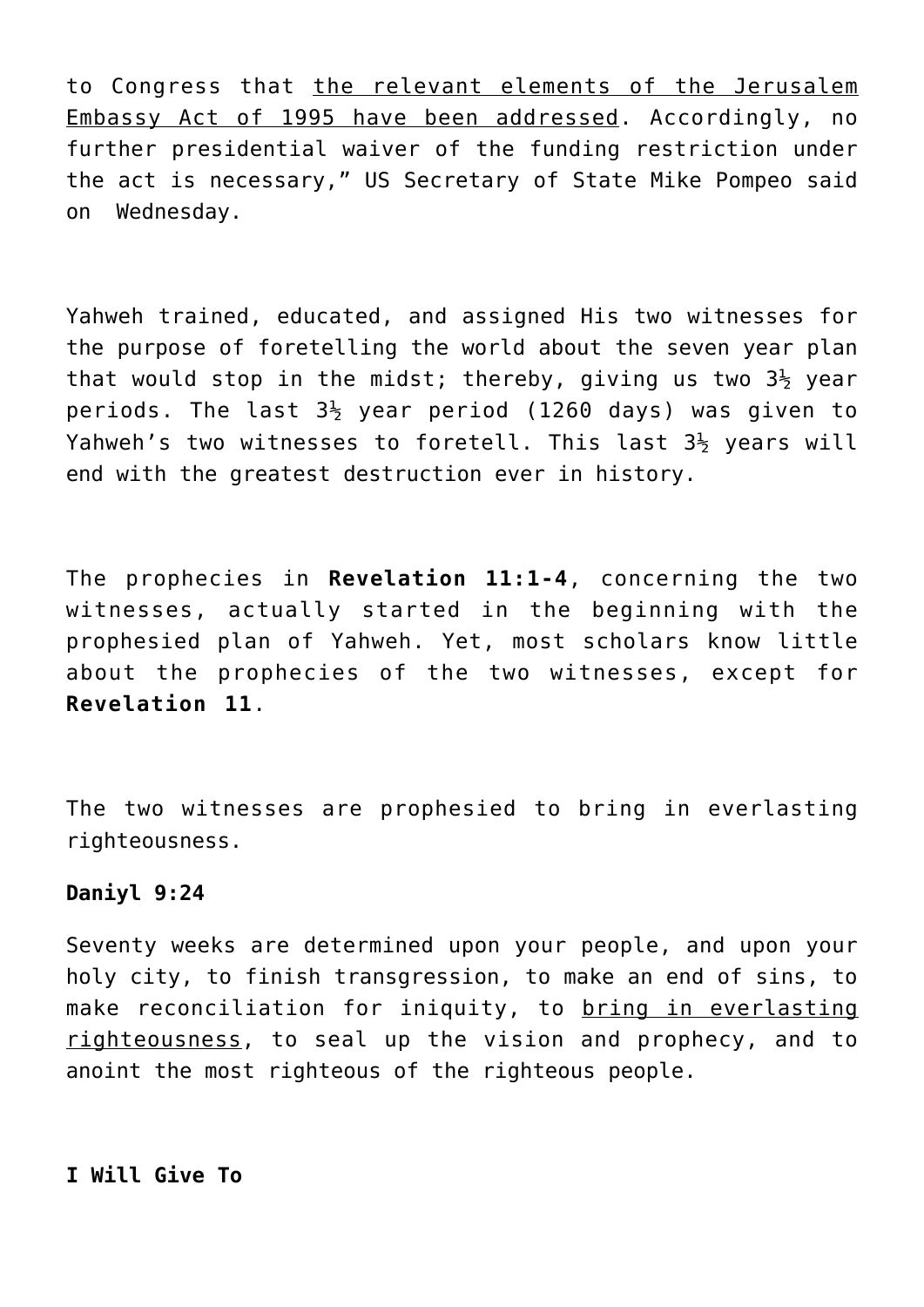# **My two witnesses**

# **Revelation 11:3**

And I will give to My two witnesses to perform their prophetic offices, and they will foretell events about the one thousand two hundred and sixty days, those cast about with darkness.

Now read:

## **Daniyl 9:27**

And he will confirm a covenant with many for one week; *seven years,* and in the midst of the week, he will cause the sacrifice and the oblation to cease; instead, he will cause the prevalence of the Lord of heaven, and even more destruction, until the end; when the judgment is made that destruction be poured upon the desolator.

In the last 3½ years, we see in **Daniyl 9:27** that the last seven plagues are poured upon the desolator.

The desolator is shown in **Revelation 17** and **Revelation 18** to be located on seven hills—the seven hills of Rome where the Vatican sits.

Vatican?

In a Google search under "Vatican meaning", we find that **Vatican** means *divining serpent*: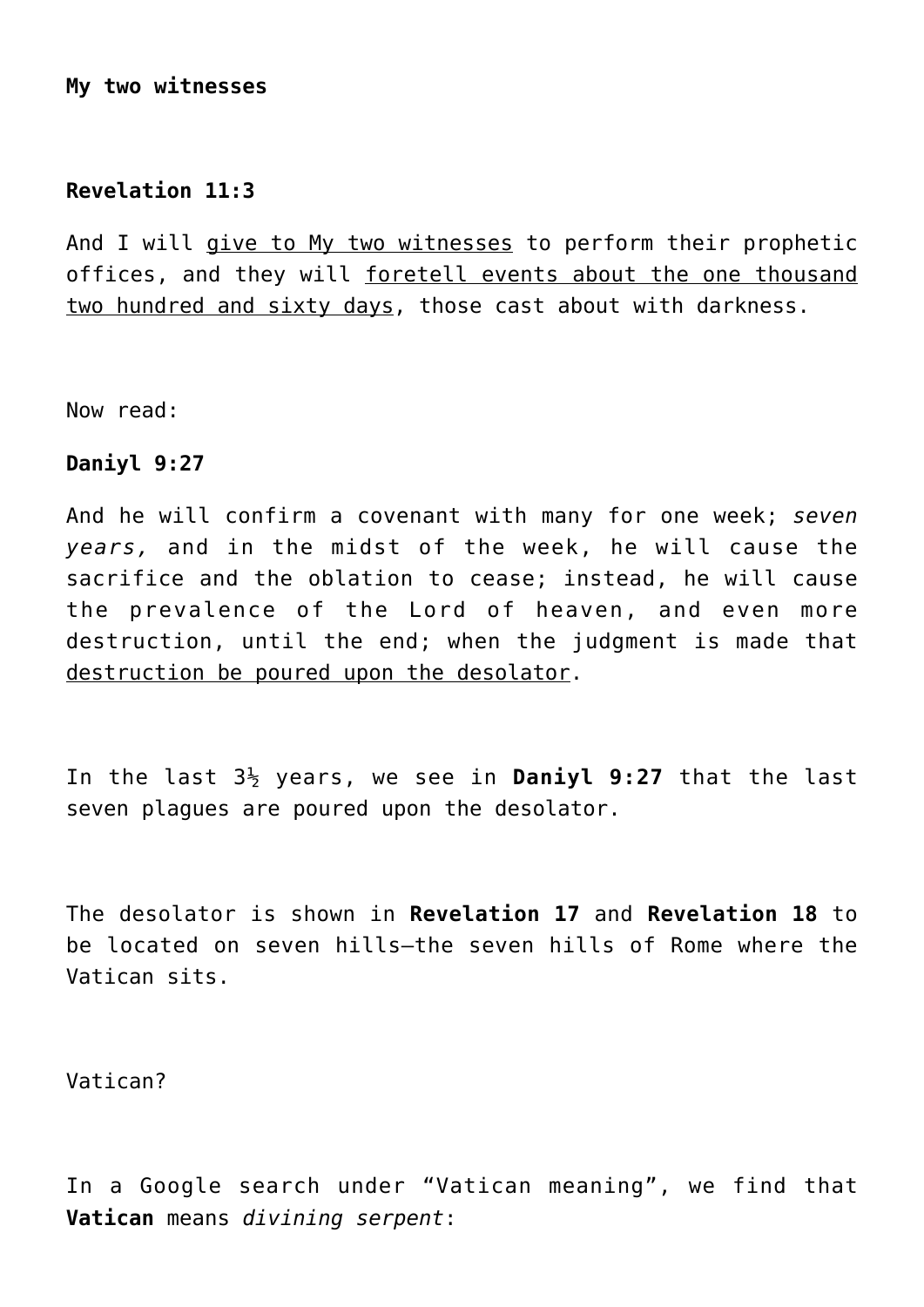Vatican means Divining Serpent. The word "Vatican" literally means "Divining Serpent," and is derived from Vatis = Diviner and Can = Serpent. Vatican City and St. Peter's Basilica were built on the ancient pagan site called in Latin *vaticanus mons* or *vaticanus collis*, which means hill or mountain of prophecy.

**Catholic** means *universal*.

# **Daniyl 9:27**

And he will confirm a covenant with many for one week; *seven years,* and in the midst of the week, he will cause the sacrifice and the oblation to cease; instead, he will cause the prevalence of the Lord of heaven, and even more destruction, until the end; when the judgment is made that destruction be poured upon the desolator.

The two witnesses actually began pouring out Yahweh's prophecies in 1962. In 1976, the younger of the two witnesses wrote Yahweh's prophecies concerning the seven year peace plan in the book entitled, *The Mark of the Beast.* Two volumes of this book have been published and can be obtained through The House of Yahweh, or read for free online at yisraylsays.com.

In this Last Generation, the younger of Yahweh's two witnesses is still pouring (**Daniyl 9:27**) out the message of the seven last plagues, the first of which is the coronavirus (covid-19). This first plague will cover the whole world because the whole world, except for a few, have the mark of the Roman Catholic Church (beast), which is Sunday worship and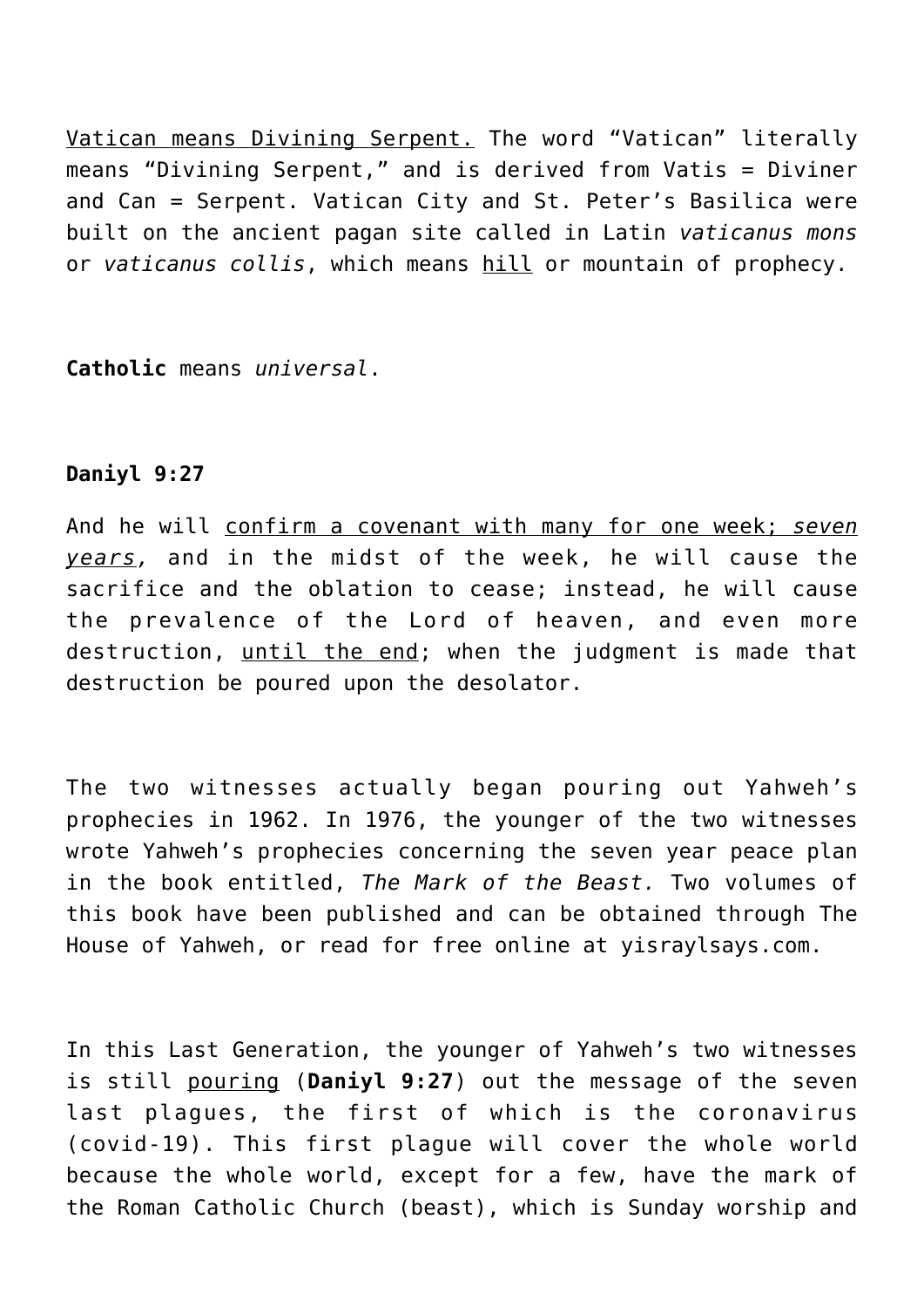the worship of all Gods, instead of the Creator, Yahweh.

Yahweh is not a God. Yahweh's name was replaced with the titles of 'Lord' and 'God' in all versions of *The Book of Yahweh,* under order of the Vatican.

The seven last plagues will bring nuclear burning to the fourth part of the earth in and around the great River Euphrates, killing a third part of man in this present, prophesied  $3\frac{1}{2}$  years.

The first (coronavirus) of the seven last plagues has already started. The second and third plagues (death in the waters) are already being seen in the news. Watch for the poisoning of the oceans on the news in your area.

**The Seven Last Plagues**

Read **Revelation 9:1-21** from your own *Book of Yahweh*.

# **Revelation 16:2**

And the first went, and poured out his bowl upon the earth; and there came a noisome and grievous sore upon the men who had the mark of the beast, and *upon* those who worshiped his likeness.

Remember, the beast sits on seven hills **(Revelation 17:9)**. The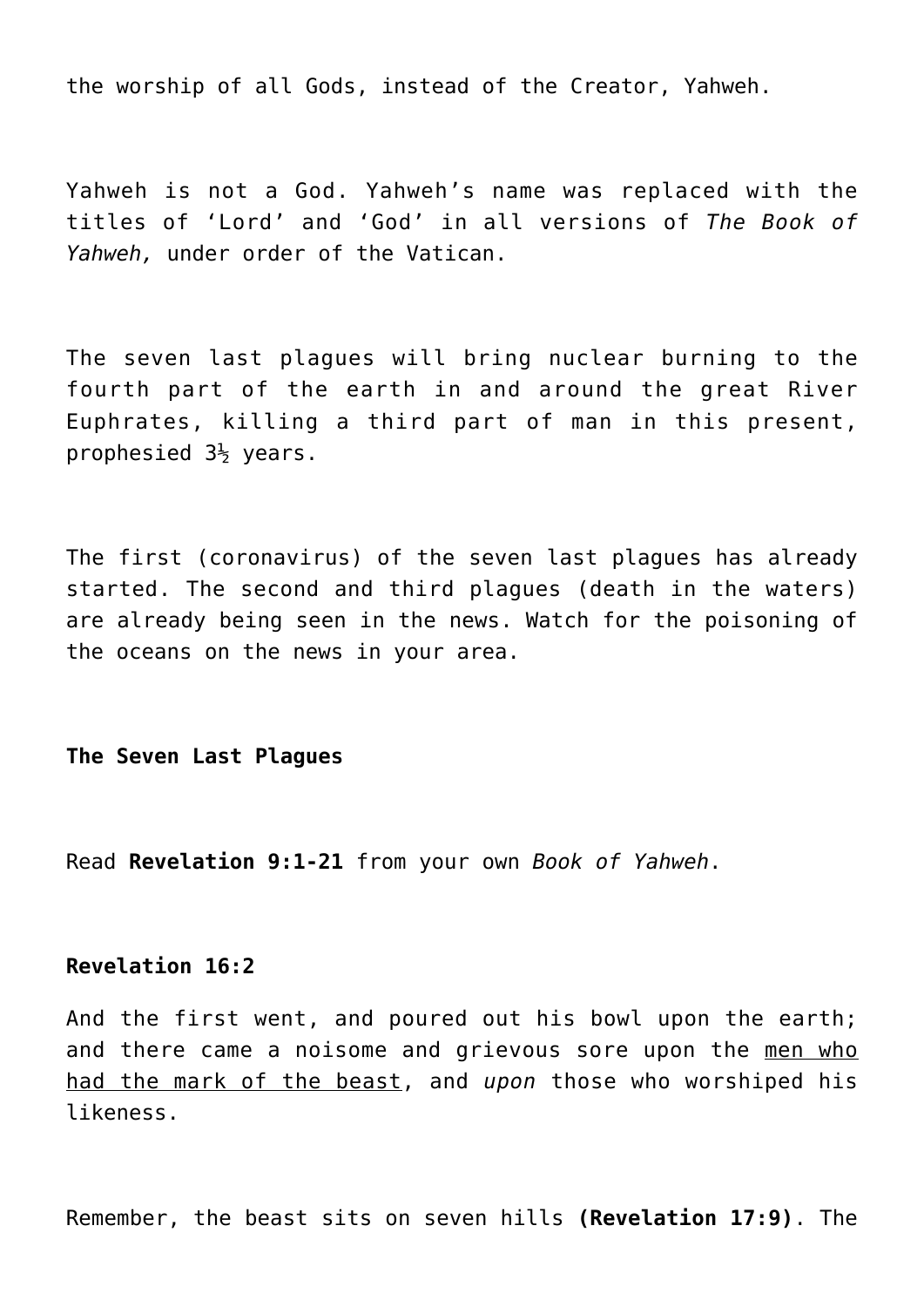beast gets authority from Satan, not from Yahweh.

## **Revelation 13:1-4**

1 And I stood upon the sand of the sea, and saw a beast rise up out of the sea, having seven heads and ten horns, and upon his horns ten crowns, and upon his heads the names of blasphemy.

2 And the beast which I saw was similar to a leopard, and his feet were as *the feet* of a bear, and his mouth as the mouth of a lion; and the dragon gave him his power, and his throne, and great authority.

3 And I saw one of his heads, as it were, wounded to death. And his deadly wound was healed; and all the world wondered; *followed,* after the beast.

4 And they worshiped the dragon which gave power to the beast; and they worshiped the beast, saying: Who *is* like the beast? Who is able to make war with him?

## **I Yahchanan 3:4-11**

4 Whoever commits sin, transgresses also the Laws; for sin is the transgression of the Laws.

5 And you know that He was manifested to take away our sins, and in Him is no sin.

6 Whoever abides in Him does not sin; whoever sins, has not seen Him, neither knows Him.

7 Little children, let no man deceive you; he who practices righteousness is righteous, just as He is righteous.

8 He who practices sin is of the devil, for the devil has sinned from the beginning. For this purpose the Son of Yahweh was manifested; that He might destroy the works of the devil.

9 Whoever is begotten of Yahweh does not practice sin; for His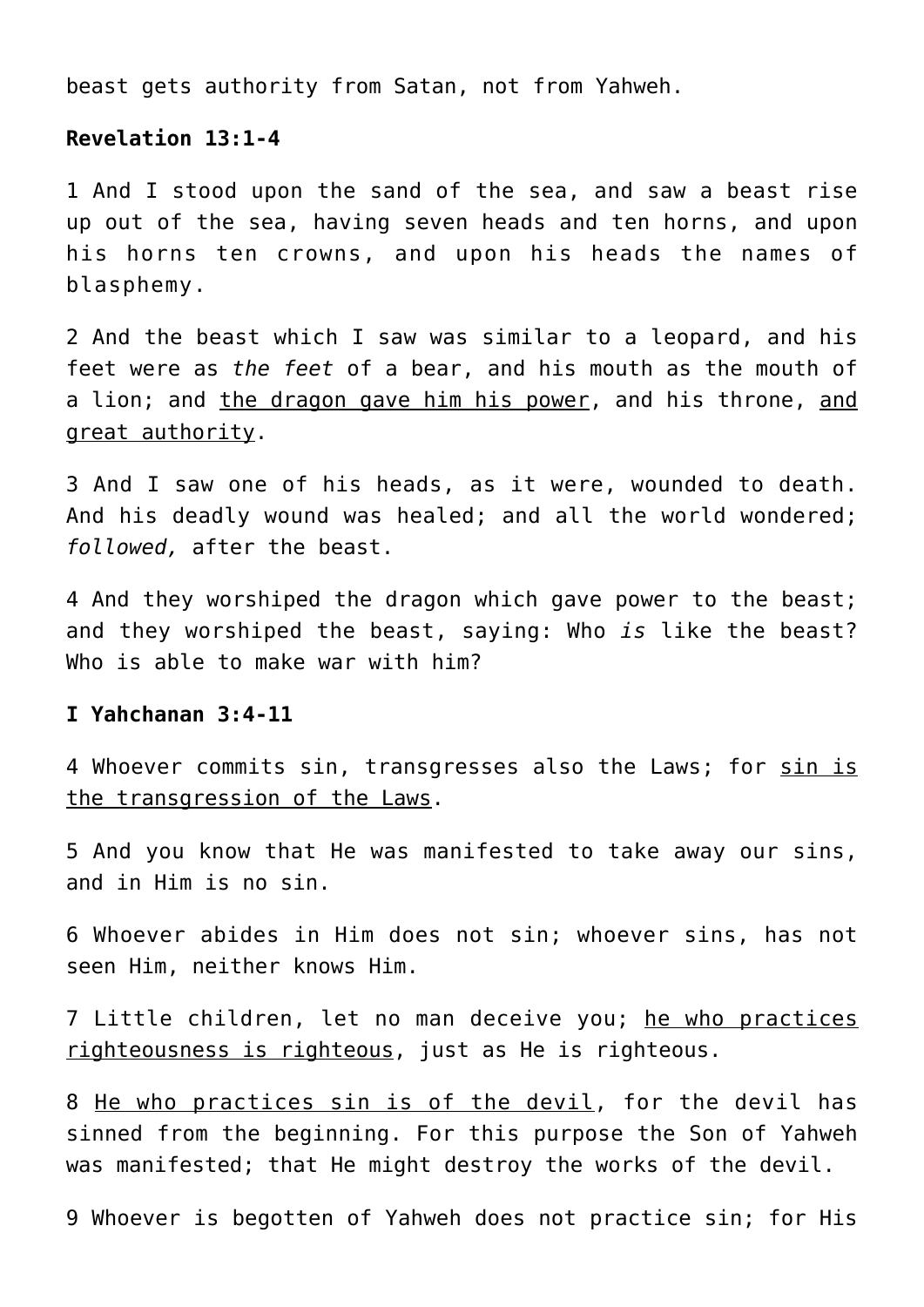seed remains in him; and it is possible for him not to sin, because he has been begotten of Yahweh.

10 In this the children of Yahweh and the children of the devil are manifest. Whoever does not practice righteousness is not of Yahweh, and he does not love his neighbor!

11 For this is the message that you heard from the beginning, that we should love one another.

## **Romans 6:16**

Do you not know that to whom you yield yourselves as servants to obey, his servants you are whom you obey—whether of sin, *which leads* to death, or *of* obedience, *which leads* to righteousness?

**Yahweh is Unique,**

**He Can and Does Foretell the Future,**

**And Wrote it in The Book of Yahweh**

**For His House**

Read this:

#### **Isayah 45:21-25**

21 Speak out, bring *your proofs* near; yes, let them take counsel together. Who has declared this from ancient time? *Who* has foretold it from that time? *Have* not I, Yahweh? And *there is* no source of power except Me, a just Father and a Savior; *there is* none but Me.

22 Look to Me, and be saved, all the ends of the earth; for I *am* Yahweh, and *there is* no other source of power.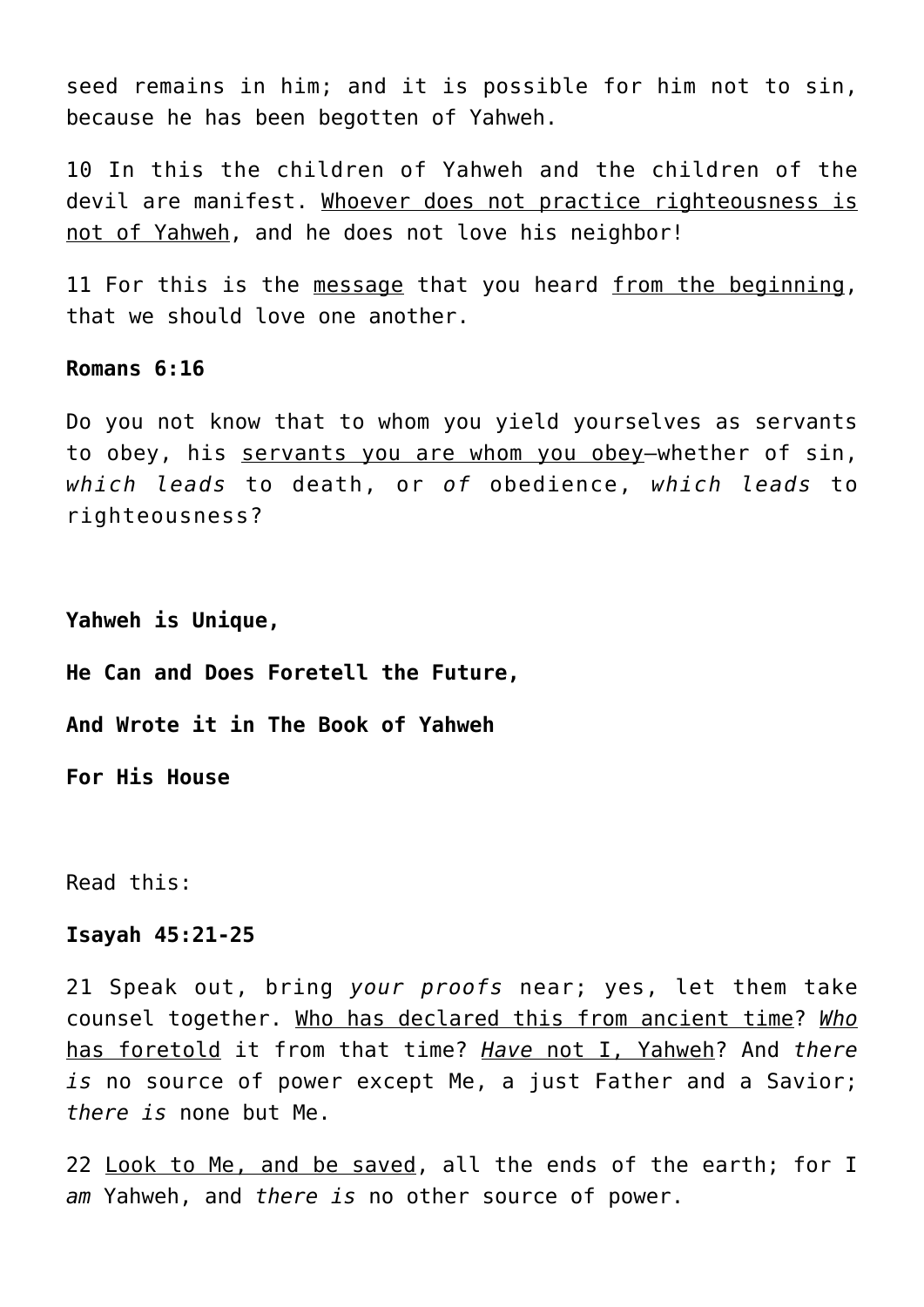23 I have vowed by Myself, the word is gone out of My mouth in righteousness, and will not return, that to Me every knee will bow, every tongue will vow an oath,

24 Saying; Surely in Yahweh is righteousness and strength! To Him will *men* come; and all who are incensed; *angry,* against Him will be ashamed.

25 In Yahweh will all the seed of Israyl be justified, and will alory.

**Verse 25:** that word **Israyl** is actually speaking of Yahweh's Witness Yisrayl and his seed in this Generation.

# **Isayah 44:3**

For I will pour water upon him who is thirsty, and floods upon the dry ground; I will pour out My Spirit upon your seed, and My blessing upon your offspring.

**Isayah 44:1-8** is speaking of the same two witnesses spoken of in **Revelation 11**.

# **Revelation 11:1-4**

1 And there was given me a reed like a measuring rod. And the malak stood, saying: Rise, and measure the temple of Yahweh, and the altar, and its confines;

2 But the court which is outside the temple leave out, and measure it not; for it is given to the nations. And the holy city they will tread under foot three and one-half years.

3 And I will give to My two witnesses to perform their rophetic offices, and they will <u>foretell events about the one</u>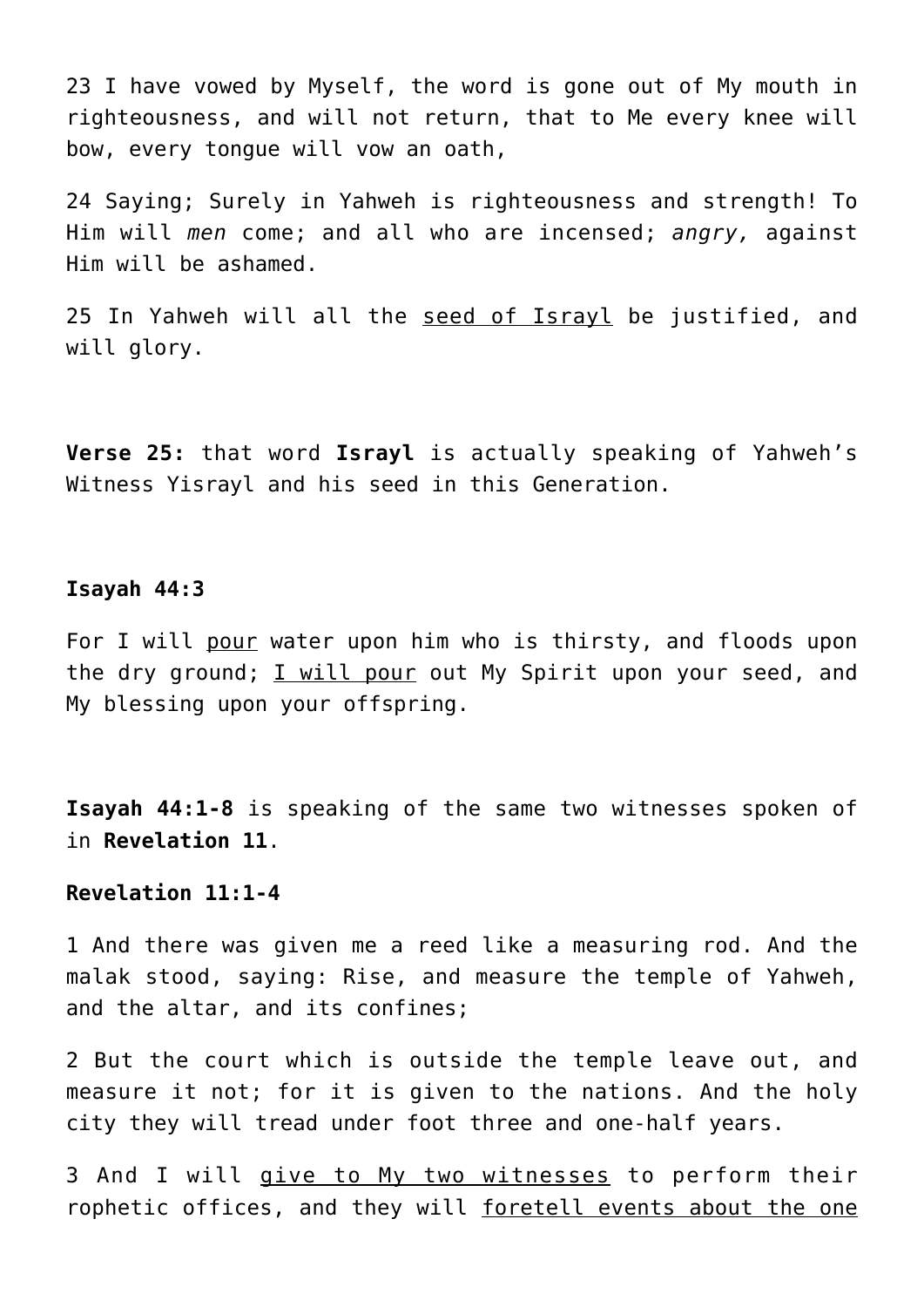thousand two hundred and sixty days, those cast about with darkness.

4 These are the two olive trees, and the two lamps *of the seven lamp lampstand,* ministering for the Father in the earth.

The  $3\frac{1}{2}$  years (1260 days) foretold by these Witnesses are the last 3½ years spoken of in **Daniyl 12:4-7**.

## **Daniyl 12:4-7**

4 But you, O Daniyl, shut up the words, and seal the book to the time of The End; many will run to and fro, and knowledge will be increased.

5 Then I, Daniyl, looked; and behold, there stood two others, one on this side of the bank of the river, and the other on that side of the bank of the river.

6 And said to the man clothed in linen, who on that future day is teaching: How long *will it be to* the end of these wonders?

7 Then I heard the man clothed in linen, who on that future day is teaching, when he held up his right hand and his left hand toward heaven, and vowed by Him Who lives forever, that: *It will be* for a time, times, and a half, when *Yahweh* will have accomplished pouring out His power through His righteous people, all these *things* will be finished.

The last  $3\frac{1}{2}$  years is about halfway finished at this time. In this time period, a horrible nuclear burning will take place. The only ones who will be left alive are those who turn to Yahweh, through repentance and conversion.

## **Isayah 45:22**

Look to Me, and be saved, all the ends of the earth; for I *am*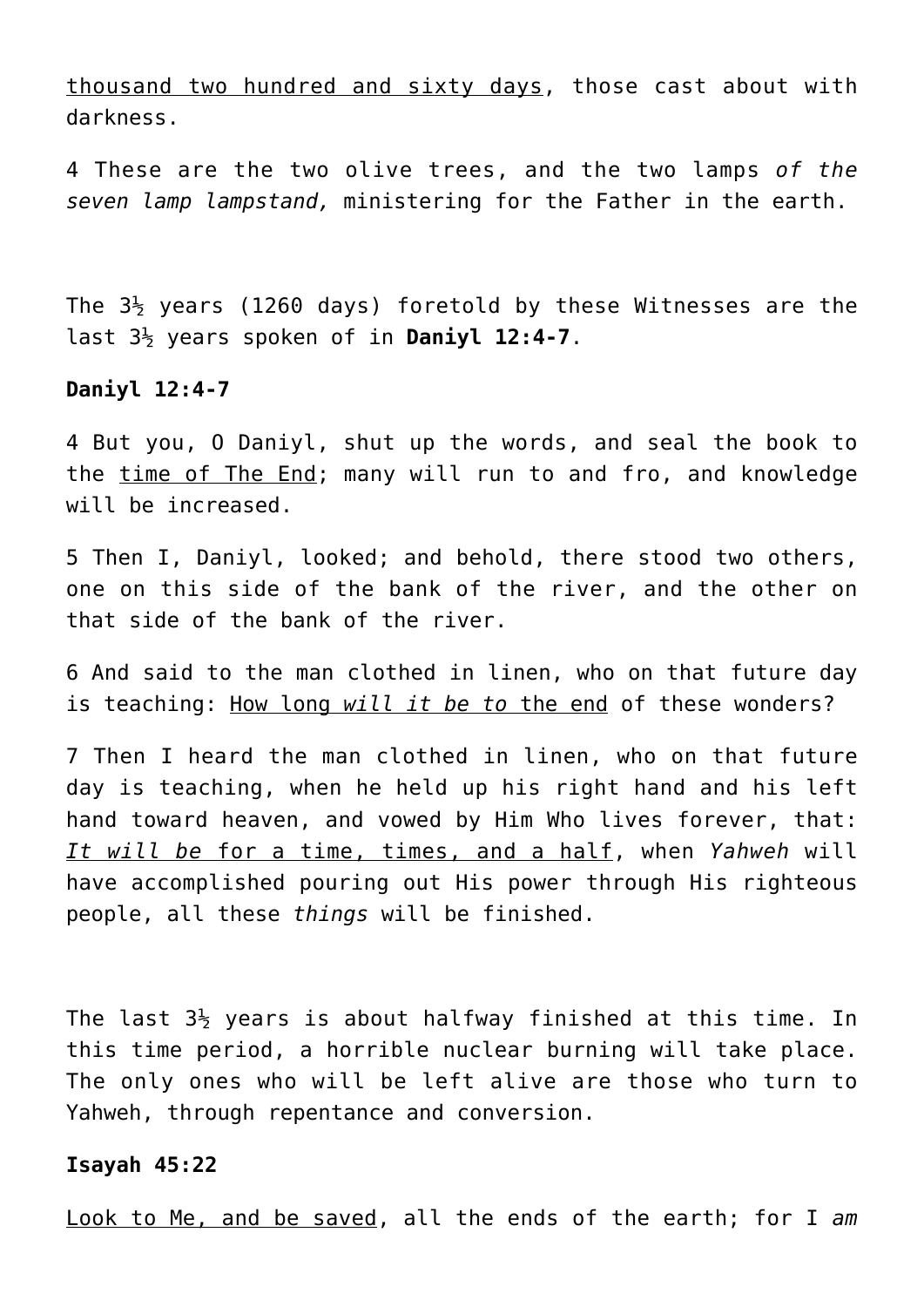Yahweh, and *there is* no other source of power.

## **Acts 3:19**

Repent therefore, and be converted, that your sins can be blotted out; that times of refreshing can come from the presence of Yahweh.

## **Mattithyah 6:33**

But seek you first the Kingdom of Yahweh and His righteousness, and all these things will be added to you.

## **Mattithyah 7:21-23**

21 Not everyone who says to Me; Teacher! Teacher! will enter into the Kingdom of Yahweh, but *only* he who does the will of My Father Who is in heaven.

22 Many will say to Me in that day; Teacher! Teacher! Have we not prophesied in Your Name, and cast out demons in Your Name, and in Your Name performed many wonderful works?

23 But then I will declare to them; I never knew you. Get away from Me, you who practice iniquity.

# **Revelation 22:12-21**

12 And behold, I come quickly, and My reward *is* with Me, to give every man according as his work will be.

13 I am the First and the Last, the Beginning and the End.

14 Blessed *are* those who keep His Laws, that they will have right to the Tree of Life, and will enter in through the gates into the city.

15 For outside *are* dogs, and sorcerers, and whoremongers, and murderers, and worshipers of Gods (elohim) and everyone *who professes* to love, yet practices breaking the Laws.